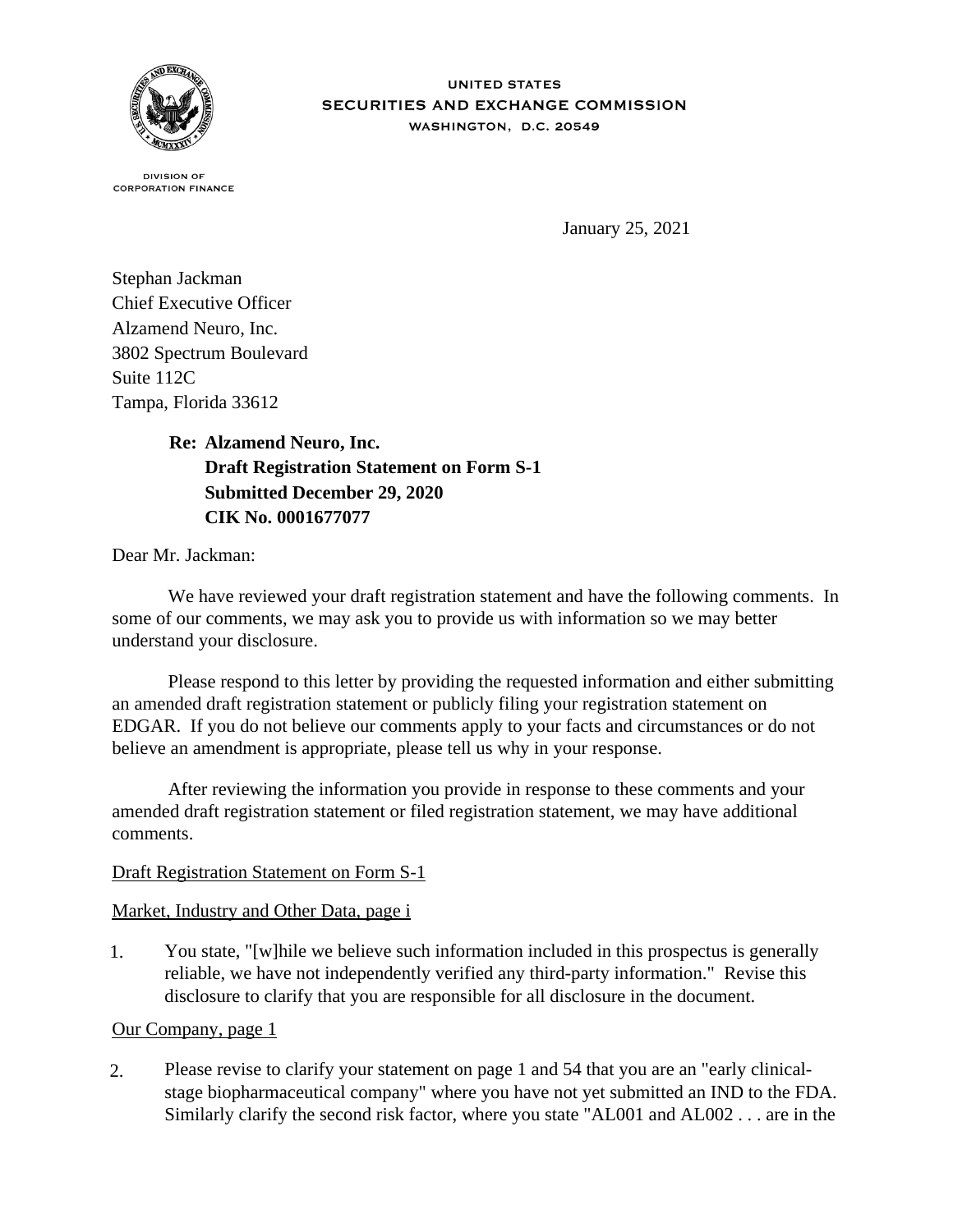Stephan Jackman<br>Alzamend Neuro, Inc. January 25, 2021 Page 2 Stephan Jackman

IND stage and preclinical stage of development, respectively."

## Our Product Candidates, page 1

- 3. You state that your potential product AL001 "has the potential to improve the therapeutic index of lithium," that the history of lithium use "mitigate[s] the potential regulatory burden for safety data," that lithium has a "preventative effect on the development of dementia in patients with bipolar disorder in comparison with anticonvulsants, antidepressants and antipsychotics," that lithium may have "long-term beneficial effects," "potential efficacy," and we note references to the effectiveness of treatment and "enhanced safety" and that treatments you describe are "proven" to be "effective" or are "efficacious." You also state that your potential product AL002 "reduces beta-amyloid plaque." As safety and efficacy determinations are solely within the FDA's authority and they continue to be evaluated throughout all phases of clinical trials, please remove these and any such references in your prospectus. In the Business section, you may present objective data resulting from your preclinical trials without including conclusions related to efficacy or safety.
- 4. We note your note your disclosure that AL001 is expected to provide clinicians with a "major improvement" over current treatments. Please tell us on what basis you believe you are able to make comparisons given your early stage of development and the lack of any head-to-head clinical trials or, alternatively, delete any inappropriate comparisons. Please revise the prospectus throughout accordingly.
- 5. Revise to briefly define "breakthrough therapy designation" and "505(b)(2) regulatory pathway" at first use. Revise to provide the basis on which you "believe that AL001 is an ideal candidate" for both designations. Clarify, if true, that you currently do not qualify for any of these programs and include balancing disclosure that there is no guarantee you will obtain such a designation, as well as an explanation of the factors considered by the FDA in making such a designation. Clarify that the FDA's accelerated approval pathway may not lead to a faster development process or regulatory review and does not increase the likelihood that a product candidate will receive approval. Please also remove your disclosure that you may receive FDA approval for AL001 and AL002 in approximately four years as this disclosure appears to be speculative at this time.
- 6. On page 1, balance any discussion of your belief that you can speed FDA approval, lessen the "regulatory burden of FDA review," and that you expect your IND to be approved and to begin Phase I clinical trials "by March 31, 2021" with the reality that you have no control over the length of the FDA review process. Provide us the basis for your belief that you will receive IND approval by March 31, 2021, where you have yet to submit an IND.
- 7. We note the disclosure on page 1 regarding your submission to the FDA and their response. Provide us with any correspondence you have received from the FDA regarding potential products discussed in this registration statement.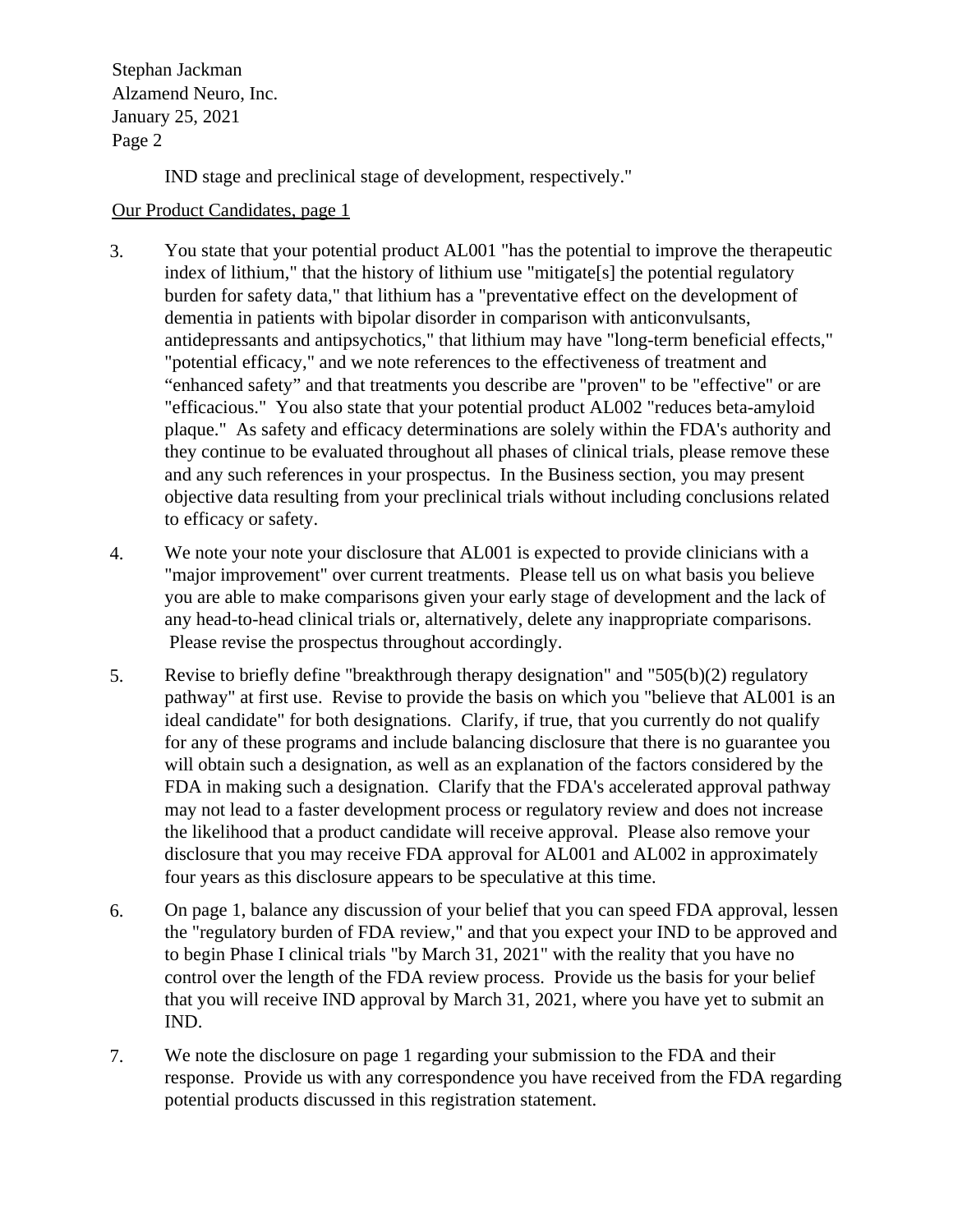Stephan Jackman<br>Alzamend Neuro, Inc. January 25, 2021 Page 3 Stephan Jackman

## Our Development Pipeline, page 2

- 8. Please revise your pipeline table here and on page 54 to include a column for pre-clinical research and development, columns for each stage of clinical development (i.e., Phase 1, Phase 2, Phase 3), and a column for marketing or regulatory approval. Include arrows in your revised table that show your progress for each product candidate shown in the table.
- 9. Revise the pipeline table to limit it to only the indications for which you will be submitting your potential product candidates for FDA approval. Remove the designation "strength," as it implies effectiveness and/or safety, which is inappropriate as discussed in our comment above. Revise to delete the references to when you will commence phase 1 trials, as it implies the FDA will approve your INDs.
- 10. Please remove your disclosure that AL001 has "the potential of becoming the replacement for all lithium therapy on the market" as that disclosure appears to be speculative at this time.
- 11. We note your disclosure in the last column of your table that for AL001 that you will be commencing Phase I human clinical trials in Q1 2021 and that for AL002 that you will be commencing Phase I human clinical trials in Q3 2021. Since you have not received IND approval for either product candidate at this time, please revise your disclosure as appropriate.

## Risks Associated with our Business, page 6

12. Revise to clarify that this section addresses the principal factors that make an investment in your company speculative or risky, and revise any outlined risks accordingly. Refer to Item 105(b) of Regulation S-K.

## Risk Factors, page 12

- 13. Although disclosure of generic risks is discouraged, to the extent any risk factor including in your prospectus could involve any registrant or any offering, revise this section to include all such risk factors at the end, under the caption "General Risk Factors." Refer to Item 105(a) of Regulation S-K and Section II.D. of Release No. 33-10825, "Modernization of Regulation S-K Items 101, 103, and 105."
- 14. Revise to provide a separate risk factor to highlight the risks that Spartan Capital Securities, LLC, must consent to any future financing, as discussed in the risk factor on page 13.

## Use of Proceeds, page 36

15. You identify several principal purposes of the offering, including "increase our capitalization and financial flexibility, establish a public market for our common stock in order to facilitate future access to the public equity markets," "to continue to make substantial expenditures to fund proprietary research and development of our AL001 and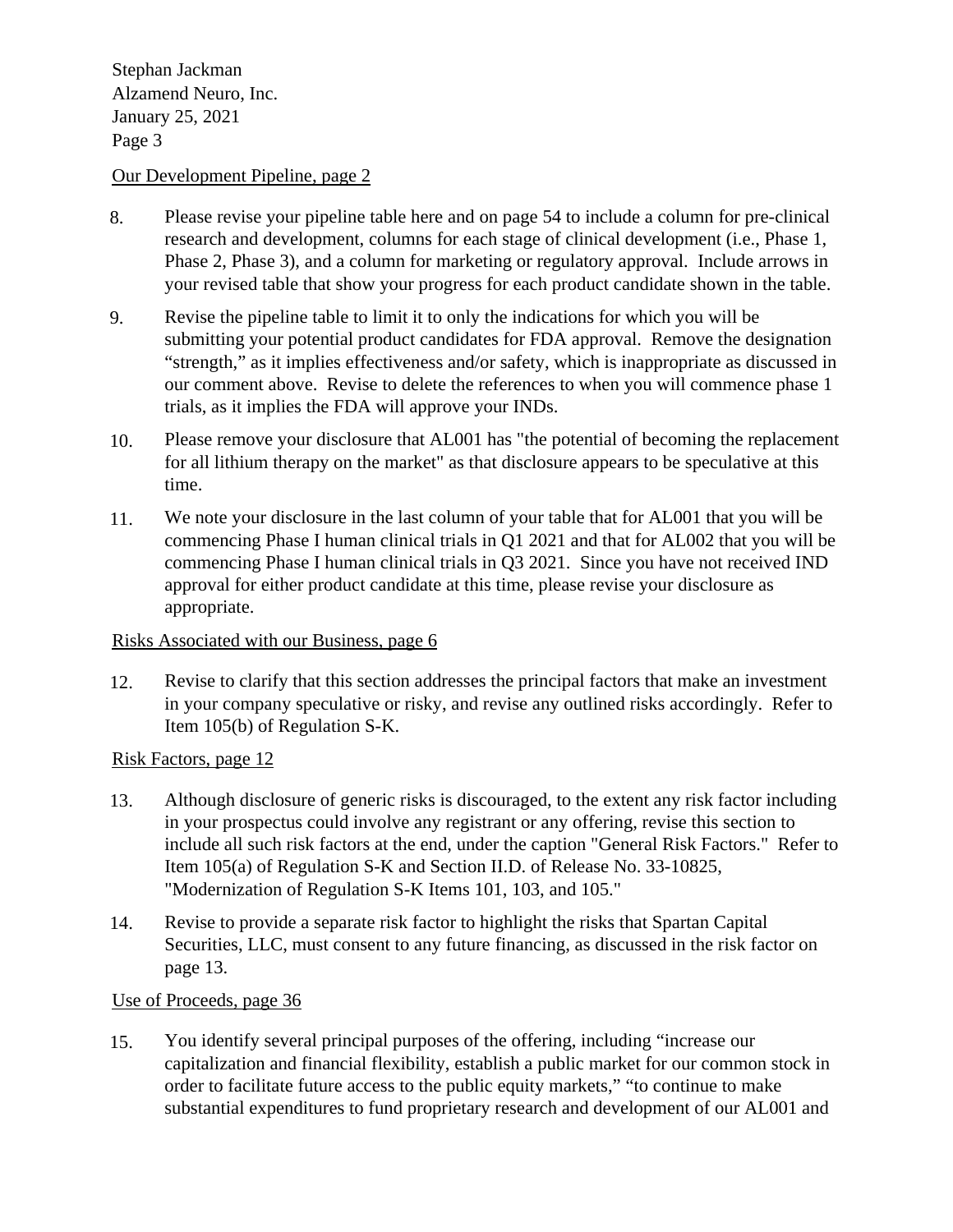Stephan Jackman<br>Alzamend Neuro, Inc. January 25, 2021 Page 4 Stephan Jackman

> AL002 therapeutic drug candidates and to support preclinical testing and clinical trials necessary for regulatory filings," for "working capital and other general corporate purposes," and that you "expect that the net proceeds from this offering will fund us through receipt of topline data readouts for our planned Phase I trial of Al001, as well as IND-enabling studies, IND application and Phase I trial of Al002." Where you acknowledge the proceeds will be insufficient to fund the identified products through regulatory approval, revise to quantify and prioritize the proceeds to be used for each named product candidate, and otherwise revise to eliminate inconsistent disclosure.

# Capitalization, page 38

16. Please clearly disclose in the notes to the capitalization table how you computed each pro forma and pro forma as adjusted amount. For example, we note that the pro forma amounts reflect the conversion of all outstanding shares of series A convertible preferred stock into 15,000,000 shares of common stock effective upon the closing of this offering. In this regard, it is not clear why there was an increase in pro forma cash and no change to the pro forma common stock and additional paid-in capital amounts.

# Management's Discussion and Analysis of Financial Condition and Results of Operations Our Plan of Operations, page 42

17. We note your disclosure that you began a toxicological preclinical study for AL002 with Charles River Laboratories, Inc. and that completion of this toxicological study is anticipated to occur in the by the end of 2020. Please update your disclosure to indicate whether this study has been completed and its results.

# Critical Accounting Policies and Estimates, page 42

- 18. You disclose on page F-7 that the Company's critical accounting policies that involve significant judgment and estimates include share-based compensation. Please expand your critical accounting policy disclosure related to stock-compensation to include:
	- the methods that management used to determine the fair value of your shares and the nature of the material assumptions involved;
	- the extent to which the estimates are considered highly complex and subjective; and
	- the estimates will not be necessary to determine the fair value of new awards once the underlying shares begin trading.

# Contractual Obligations, page 50

19. Revise to clarify to which products these licenses relate. Also revise to disclose all the licenses described in the risk factor on pages 13-14.

# Impact of Coronavirus on Our Operations, page 50

20. As it has been almost one year since the onset of the pandemic, revise this section to clarify what, if any, effect the pandemic has had on your operations.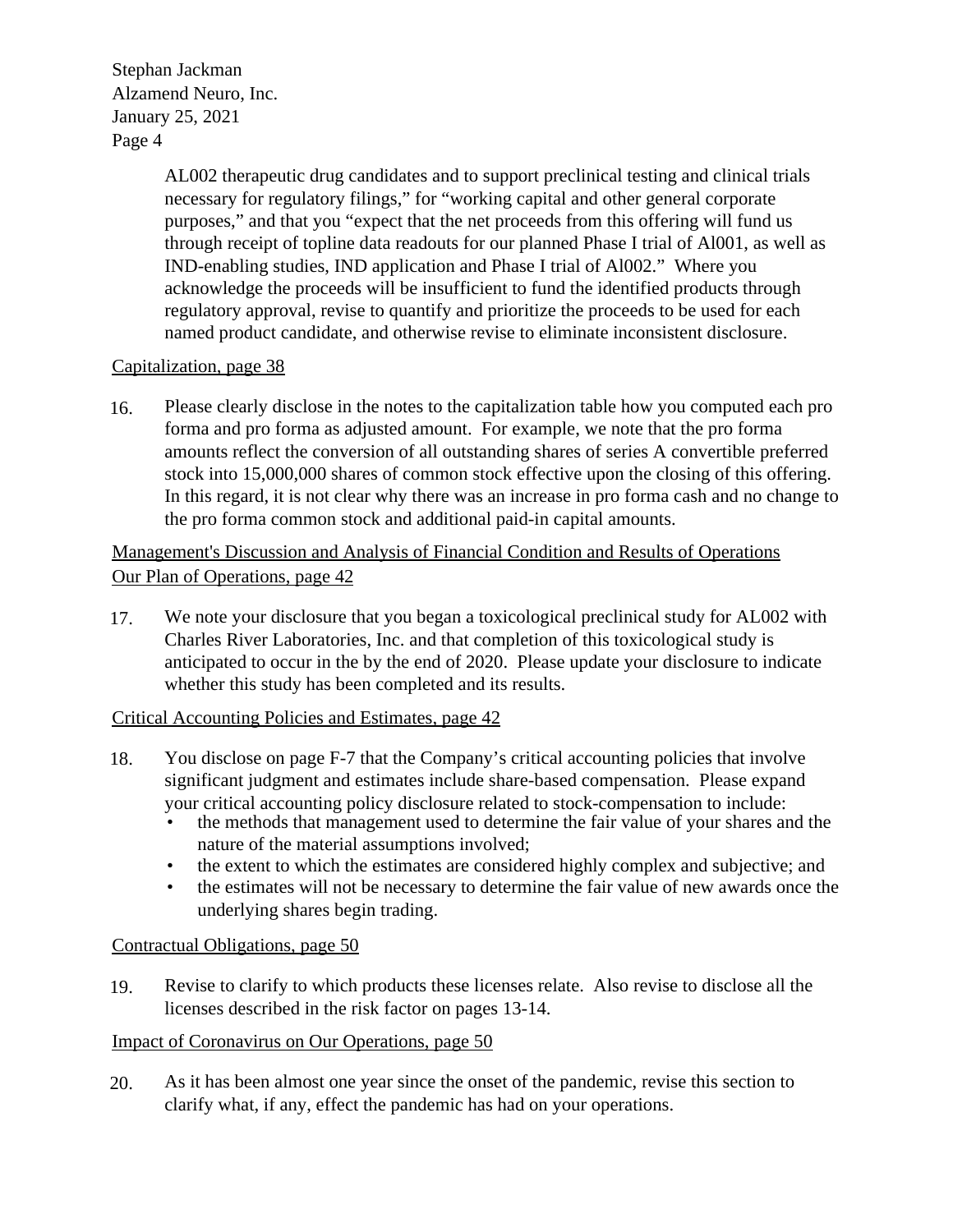Stephan Jackman<br>Alzamend Neuro, Inc. January 25, 2021 Page 5 Stephan Jackman

21. On page 68 you state that you had one full-time employee and three part-time employees as of December 29, 2020. Here, you state that your offices are in Orange County, your senior management members work in Atlanta and New York and your offices are temporarily closed and "non-essential staff continue to work remotely." Revise to clarify which employees are "non-essential" and clarify to what extent working remotely has "adversely affected their efficiency."

Business

# Alzheimer's Therapeutic Landscape, page 60

22. We note several URL references starting in this section. Note that referring investors to sources outside your filing for material information is not sufficient to meet your disclosure obligation. Please revise your disclosure to ensure that all material information is included in your filing.

# Current Drugs for Alzheimer's Disease, page 60

23. You disclose 2017 data in this chart. Please update this information.

# Manufacturing, page 61

- 24. In the risk factor on page 16, you state that you are responsible for the manufacture of your product candidates, but on page 61, you state this is outsourced to third-party contractors. Revise to clarify.
- 25. Revise to clarify if you have entered into agreements with Alcami and Lonza to manufacture your products, and if so, disclose the material terms of those agreements.

# Our Intellectual Property, page 67

26. With respect to the patents you license, please disclose the specific products to which such patents relate, the type of patent protection represented by the application, such as composition of matter, use or process, the expiration dates, the applicable jurisdictions and whether there are any contested proceedings or third-party claims.

# Facilities, page 69

27. On page 50, you state that your offices are in Orange County, California, your senior management members work in Atlanta and New York, and your offices are temporarily closed. Here, you state that your corporate offices are at the University of South Florida's Incubator Center in Tampa, Florida. Revise this section to clarify.

# Management, page 70

28. Please file the consent of each director nominee as an exhibit to your registration statement. See Rule 438 of Regulation C under the Securities Act. Should either of the nominees have become directors of the company by the time that you amend your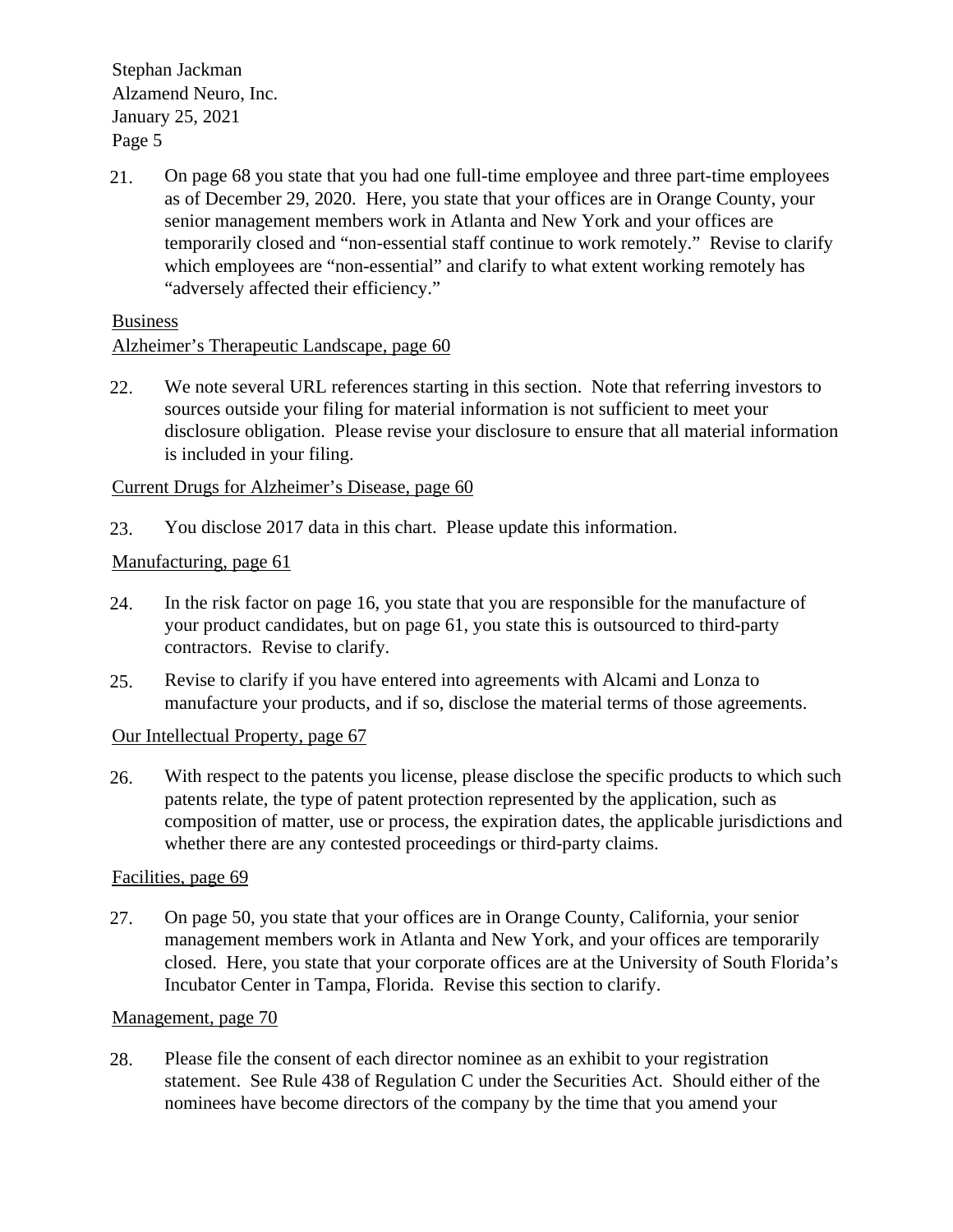Stephan Jackman Alzamend Neuro, Inc. January 25, 2021 Page 6

registration statement, please update your disclosure accordingly.

## Executive Compensation, page 74

29. The disclosure in the table does not appear to correspond to the narrative disclosure that follows. For example you state you entered into an agreement with Mr. Jackman in November 2018, pursuant to which he would receive a base salary of \$225,000; however, the table discloses he received a salary of \$200,000 for the fiscal year ended April 30, 2020.

# Certain Relationships and Related Party Transactions, page 80

30. To the extent you have not done so, revise the disclosure here to provide the information required by Item 401(a) for each transaction since the beginning of the last fiscal year and the two preceding fiscal years, and file the agreements as exhibits. Refer to Instruction 1 to Item 404 of Regulation S-K and Item 601(b)(10)(ii) of Regulation S-K. For example, provide the name of the related person for each transaction and identify the relationship, and file the consulting agreement with Mr. Horne, the April 10, 2018 Avalanche agreement, the DPW December 2020 short-term advance, the pledge of the shares purchased by ALSF, and the August 2020 DPW securities purchase agreement as exhibits. Revise the discussion of the April 20, 2019 securities purchase agreement to clarify the relationship between MCKEA and ALSF. Revise page 81 to clarify the "2019 PPM" reference, which does not appear to be otherwise identified in this section.

# Principal Stockholders, page 82

- 31. Please revise the table to clarify how many shares Ault Life Sciences Fund, LLC currently owns.
- 32. Please identify the natural person or persons who directly or indirectly exercise sole or shared voting and/or dispositive power with respect to the common stock held by Spartan Capital Securities, LLC. Refer to Item 403 of Regulation S-K.

# Description of Capital Stock, page 84

33. It appears from the disclosure here that you intend to amend your charter and bylaws prior to the offering, yet the exhibit index lists only your current bylaws and charter. Neither of those contains the exclusive forum provisions or exceptions thereto discussed here and in the risk factors. Please provide the form of amended bylaws and charter as exhibits to your registration statement or revise the disclosure here and on page 34.

#### $\mathbf{F}$   $\mathbf{F}$   $\mathbf{F}$   $\mathbf{F}$   $\mathbf{F}$   $\mathbf{F}$   $\mathbf{F}$   $\mathbf{F}$   $\mathbf{F}$   $\mathbf{F}$   $\mathbf{F}$   $\mathbf{F}$   $\mathbf{F}$   $\mathbf{F}$   $\mathbf{F}$   $\mathbf{F}$   $\mathbf{F}$   $\mathbf{F}$   $\mathbf{F}$   $\mathbf{F}$   $\mathbf{F}$   $\mathbf{F}$   $\mathbf{F}$   $\mathbf{F}$   $\mathbf{$  Comapany NameAlzamend Neuro, Inc. Underwriting, page 88

34. Identify the underwriter(s) in your next amendment.